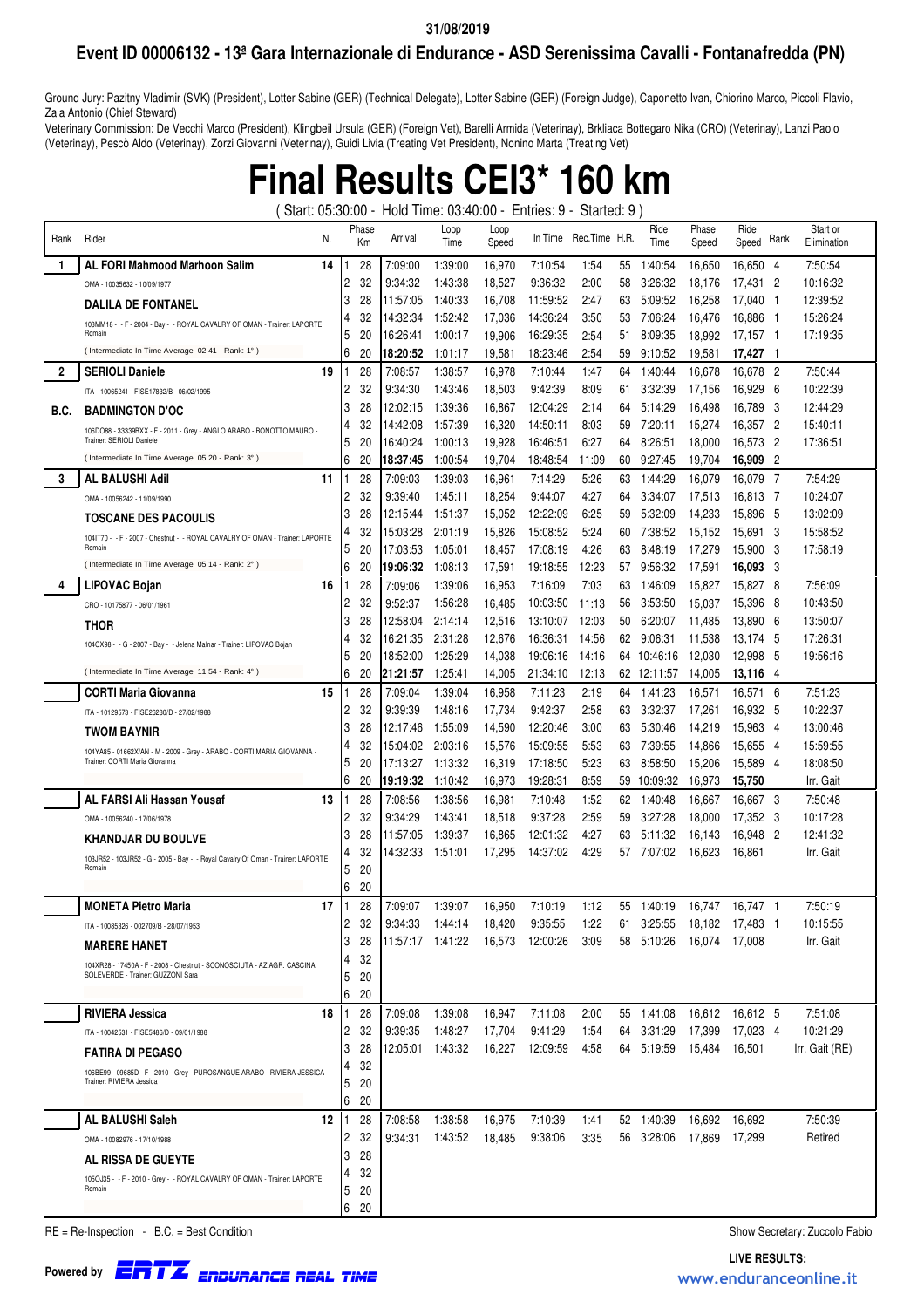### **Event ID 00006132 - 13ª Gara Internazionale di Endurance - ASD Serenissima Cavalli - Fontanafredda (PN)**

Ground Jury: Pazitny Vladimir (SVK) (President), Lotter Sabine (GER) (Technical Delegate), Lotter Sabine (GER) (Foreign Judge), Caponetto Ivan, Chiorino Marco, Piccoli Flavio, Zaia Antonio (Chief Steward)

Veterinary Commission: De Vecchi Marco (President), Klingbeil Ursula (GER) (Foreign Vet), Barelli Armida (Veterinay), Brkliaca Bottegaro Nika (CRO) (Veterinay), Lanzi Paolo (Veterinay), Pescò Aldo (Veterinay), Zorzi Giovanni (Veterinay), Guidi Livia (Treating Vet President), Nonino Marta (Treating Vet)

## **Final Results CEI2\* 120 km**

( Start: 06:00:00 - Hold Time: 02:10:00 - Entries: 5 - Started: 5 )

| Rank | Rider                                                                                                                  | N. |                | Phase<br>Km | Arrival  | Loop<br>Time | Loop<br>Speed | In Time  | Rec.Time H.R. |    | Ride<br>Time | Phase<br>Speed | Ride<br>Speed | Rank | Start or<br>Elimination |
|------|------------------------------------------------------------------------------------------------------------------------|----|----------------|-------------|----------|--------------|---------------|----------|---------------|----|--------------|----------------|---------------|------|-------------------------|
|      | <b>GAIANI Martina</b>                                                                                                  | 47 |                | 28          | 7:46:47  | 1:46:47      | 15,733        | 7:47:58  | 1:11          | 55 | 1:47:58      | 15,560         | 15.560 1      |      | 8:27:58                 |
|      | ITA - 10116924 - FISE17880/B - 04/01/1994<br><b>GIANO RP</b>                                                           |    | 2              | 32          | 10:17:21 | 1:49:23      | 17,553        | 10:19:03 | 1:42          | 47 | 3:39:03      | 17,284         | 16,435 1      |      | 10:59:03                |
|      | 106BF32 - 32612B/AN - M - 2011 - Chestnut - PUROSANGUE ARABO - SERIOLI<br>DANIELE - Trainer: SERIOLI Daniele           |    | 3              | 28          | 12:43:49 | l:44:46      | 16,036        | 12:45:22 | 1:33          | 54 | 5:25:22      | 15,802         | 16,228        |      | 13:35:22                |
|      | (Intermediate In Time Average: 01:29 - Ranik: 2°)                                                                      |    | 4              | 32          | 15:16:20 | 1:40:58      | 19,016        | 15:20:56 | 4:36          | 50 | 7:06:20      | 19,016         | 16,888 1      |      |                         |
|      | <b>CAMPAGNONI Luca</b>                                                                                                 | 46 |                | 28          | 7:51:42  | 1:51:42      | 15,040        | 7:52:48  | 1:06          | 51 | 1:52:48      | 14,894         | 14.894 3      |      | 8:32:48                 |
| B.C. | ITA - 10080638 - FISE48012/B - 06/12/1982<br><b>ALIZARINA BY LUSY</b>                                                  |    | $\overline{c}$ | 32          | 10:34:24 | 2:01:36      | 15,789        | 10:35:35 | 1:11          | 63 | 3:55:35      | 15.637         | 15,281 3      |      | 11:15:35                |
|      | 106AF44 - 32244B/AN - F - 2011 - Bay - PUROSANGUE ARABO - CAMPAGNONI<br>LUCA - Trainer: CAMPAGNONI Luca                |    | 3              | 28          | 13:05:01 | :49:26       | 15,352        | 13:07:03 | 2:02          | 50 | 5:47:03      | 15,072         | 15.214 3      |      | 13:57:03                |
|      | (Intermediate In Time Average: 01:26 - Ranik: 1°)                                                                      |    | 4              | 32          | 15:34:48 | 1:37:45      | 19,642        | 15:44:51 | 10:03         | 47 | 7:24:48      | 19.642         | 16,187 2      |      |                         |
| 3    | <b>BONTEMPI Manuel</b>                                                                                                 | 45 |                | 28          | 7:51:46  | 1:51:46      | 15,031        | 7:53:39  | 1:53          | 61 | 1:53:39      | 14,782         | 14,782 4      |      | 8:33:39                 |
|      | ITA - 10021473 - 014757/B - 15/03/1981<br>TREMENDA VENDETTA                                                            |    | 2              | 32          | 10:34:23 | 2:00:44      | 15,903        | 10:36:39 | 2:16          | 62 | 3:56:39      | 15,610         | 15,212 4      |      | 11:16:39                |
|      | 106LY49 - 33848BXX - F - 2012 - Bay - ANGLO ARABO - BONTEMPI DEFENDENTE<br>Trainer: BONTEMPI Manuel                    |    | 3              | 28          | 13:05:03 | 1:48:24      | 15,498        | 13:08:09 | 3:06          | 59 | 5:48:09      | 15,067         | 15.166 4      |      | 13:58:09                |
|      | (Intermediate In Time Average: 02:25 - Ranik: 3°)                                                                      |    | 4              | 32          | 15:38:58 | 1:40:49      | 19,044        | 15:50:17 | 11:19         | 60 | 7:28:58      | 19,044         | 16,037 3      |      |                         |
| 4    | <b>PASTORELLI Sandro</b>                                                                                               | 48 |                | 28          | 7:46:46  | 1:46:46      | 15,735        | 7:49:20  | 2:34          | 59 | 1:49:20      | 15,366         | 15,366 2      |      | 8:29:20                 |
|      | ITA - 10034731 - 019590/B - 01/01/1978<br><b>AGOSTINA</b>                                                              |    | $\overline{c}$ | 32          | 10:17:22 | 1:48:02      | 17.772        | 10:20:16 | 2:54          | 64 | 3:40:16      | 17.308         | 16.344 2      |      | 11:00:16                |
|      | 105ZV20 - 31198BXX - M - 2008 - Bay - POLKREW ARABSKA - az.agr. romelli maria<br>giovanna - Trainer: PASTORELLI Sandro |    | 3              | 28          | 12:47:27 | 1:47:11      | 15,674        | 12:53:06 | 5:39          | 62 | 5:33:06      | 14,889         | 15,851 2      |      | 13:43:06                |
|      | (Intermediate In Time Average: 03:42 - Ranik: 4°)                                                                      |    | 4              | 32          | 15:38:59 | 1:55:53      | 16,568        | 15:53:31 | 14:32         | 64 | 7:28:59      | 16,568         | 16,036 4      |      |                         |
|      | <b>ZANIN Gabriele</b>                                                                                                  | 49 |                | 28          | 7:59:54  | 1:59:54      | 14,012        | 8:03:11  | 3:17          | 60 | 2:03:11      | 13,638         | 13,638 5      |      | 8:43:11                 |
|      | ITA - 10056384 - FISE6875/T - 07/01/1953<br><b>RIO</b>                                                                 |    | 2              | 32          | 10:38:37 | 1:55:26      | 16,633        | 10:43:28 | 4:51          | 58 | 4:03:28      | 15,962         | 14,786 5      |      | 11:23:28                |
|      | 105DG88 - 28482T - G - 2010 - Bay - ANGLO ARABO - ZANIN GABRIELE - Trainer:<br><b>ZANIN Gabriele</b>                   |    | 3              | 28          | 13:22:41 | 1:59:13      | 14,092        | 13:27:06 | 4:25          | 64 | 6:07:06      | 13.589         | 14.383        |      | Retired (RE)            |
|      |                                                                                                                        |    | 4              | 32          |          |              |               |          |               |    |              |                |               |      |                         |

RE = Re-Inspection - B.C. = Best Condition Show Secretary: Zuccolo Fabio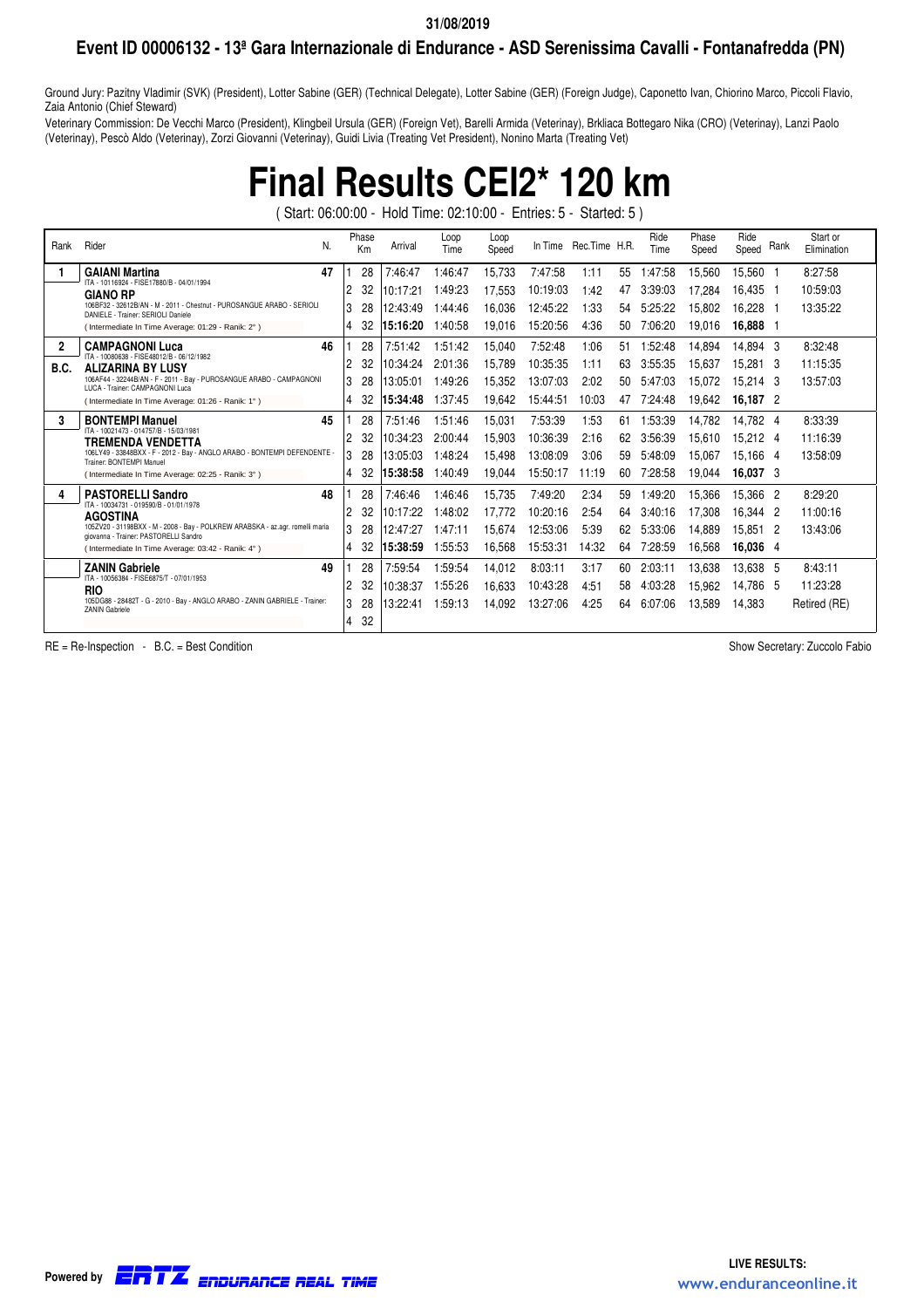### **Event ID 00006132 - 13ª Gara Internazionale di Endurance - ASD Serenissima Cavalli - Fontanafredda (PN)**

Ground Jury: Pazitny Vladimir (SVK) (President), Lotter Sabine (GER) (Technical Delegate), Lotter Sabine (GER) (Foreign Judge), Caponetto Ivan, Chiorino Marco, Piccoli Flavio, Zaia Antonio (Chief Steward)

Veterinary Commission: De Vecchi Marco (President), Klingbeil Ursula (GER) (Foreign Vet), Barelli Armida (Veterinay), Brkliaca Bottegaro Nika (CRO) (Veterinay), Lanzi Paolo (Veterinay), Pescò Aldo (Veterinay), Zorzi Giovanni (Veterinay), Guidi Livia (Treating Vet President), Nonino Marta (Treating Vet)

## **Final Results CEI2\* Ladies 120 km**

( Start: 06:15:00 - Hold Time: 02:10:00 - Entries: 6 - Started: 6 )

| Rank           | Rider                                                                                                                                      | N. | Phase<br>Km          | Arrival  | Loop<br>Time | Loop<br>Speed | In Time  | Rec.Time H.R. |    | Ride<br>Time | Phase<br>Speed | Ride<br>Speed Rank |     | Start or<br>Elimination |
|----------------|--------------------------------------------------------------------------------------------------------------------------------------------|----|----------------------|----------|--------------|---------------|----------|---------------|----|--------------|----------------|--------------------|-----|-------------------------|
|                | <b>CANTARO Nicole Evelyn</b>                                                                                                               | 51 | 28                   | 8:07:47  | 1:52:47      | 14.896        | 8:08:55  | 1:08          | 52 | 1:53:55      | 14,748         | 14.748 2           |     | 8:48:55                 |
|                | ITA - 10146842 - FISE82410/B - 05/01/1995<br><b>KIMONO DELL ORSETTA</b>                                                                    |    | 2<br>32              | 10:43:26 | 1:54:31      | 16.766        | 10:44:28 | 1:02          | 55 | 3:49:28      | 16.616         | 15,689 3           |     | 11:24:28                |
|                | 106FP51 - 18764A/AN - M - 2011 - Grey - PUROSANGUE ARABO - ACUTIS<br>ALESSANDRA - Trainer: ACUTIS Alessandra                               |    | 3<br>28              | 13:06:33 | 1:42:05      | 16.457        | 13:08:25 | 1:52          | 56 | 5:33:25      | 16.162         | 15.836 2           |     | 13:58:25                |
|                | (Intermediate In Time Average: 01:21 - Ranik: 1°)                                                                                          |    | 4                    | 15:34:49 | 1:36:24      | 19,917        | 15:41:55 | 7:06          | 50 | 7:09:49      | 19,917         | 16,751 1           |     |                         |
| $\overline{2}$ | <b>SOMMEREGGER Marion</b>                                                                                                                  | 56 | 28                   | 8:06:26  | 1:51:26      | 15,076        | 8:10:48  | 4:22          | 55 | 1:55:48      | 14,508         | 14.508 5           |     | 8:50:48                 |
|                | AUT - 10087037 - 20/12/1979<br><b>JOKER EL TAKKO</b>                                                                                       |    | $\overline{c}$<br>32 | 10:32:33 | 1:41:45      | 18.870        | 10:39:01 | 6:28          | 60 | 3:44:01      | 17.742         | 16.070 2           |     | 11:19:01                |
|                | 106IB89 - G - 2011 - Chestnut - - Marion Sommeregger - Trainer: SOMMEREGGER<br>Marion                                                      |    | 3<br>28              | 12:52:19 | 1:33:18      | 18.006        | 12:59:21 | 7:02          | 64 | 5:24:21      | 16.744         | 16.279             | - 1 | 13:49:21                |
|                | (Intermediate In Time Average: 05:57 - Ranik: 3°)                                                                                          |    | 4<br>32              | 15:46:20 | 1:56:59      | 16,413        | 15:52:03 | 5:43          | 63 | 7:21:20      | 16,413         | 16,314 2           |     |                         |
| 3              | <b>BARBERA Greta</b>                                                                                                                       | 50 | 28                   | 8:07:46  | 1:52:46      | 14.898        | 8:10:19  | 2:33          | 64 | 1:55:19      | 14.569         | 14.569 3           |     | 8:50:19                 |
| B.C.           | ITA - 10159986 - FISE24499/A - 09/08/2001 - Y.R.<br><b>BAILA DE RODET</b>                                                                  |    | 2<br>32              | 10:43:39 | 1:53:20      | 16,941        | 10:45:18 | 1:39          | 64 | 3:50:18      | 16.698         | 15.632 4           |     | 11:25:18                |
|                | 105VV44 - 19589A - F - 2011 - Grey - PUROSANGUE ARABO -<br>AZ.AGR.DELL'ORSETTA - Trainer: ACUTIS Alessandra                                |    | 3<br>28              | 13:13:20 | 1:48:02      | 15,551        | 13:16:31 | 3:11          | 46 | 5:41:31      | 15.106         | 15.460 3           |     | 14:06:31                |
|                | (Intermediate In Time Average: 02:28 - Ranik: 2°)                                                                                          |    | 4<br>32              | 15:57:56 | 1:51:25      | 17,233        | 16:07:17 | 9:21          | 52 | 7:32:56      | 17,233         | 15,896 3           |     |                         |
|                | <b>GALANTINO Giulia</b>                                                                                                                    | 54 | 28                   | 8:07:48  | 1:52:48      | 14,894        | 8:10:34  | 2:46          | 53 | 1:55:34      | 14,537         | 14.537 4           |     | 8:50:34                 |
|                | ITA - 10079223 - FISE9440/N - 06/01/1994<br><b>CIRRUS D'ALAUZE</b>                                                                         |    | $\overline{c}$<br>32 | 10:49:18 | 1:58:44      | 16.171        | 10:52:34 | 3:16          | 63 | 3:57:34      | 15.738         | 15.154 5           |     | 11:32:34                |
|                | 106DN49 - 33031BXX - G - 2012 - Bay - PUROSANGUE ARABO - AZ. AGR. LO<br>CHALET DI DONINA RUBAGOTTI RAMON - Trainer: DONINA RUBAGOTTI Ramon |    | 3<br>28              | 13:22:37 | 1:50:03      | 15,266        | 13:26:03 | 3:26          | 61 | 5:51:03      | 14.804         | 15.041 4           |     | 14:16:03                |
|                |                                                                                                                                            |    | 4<br>32              | 16:42:55 | 2:26:52      | 13,073        | 16:51:02 | 8:07          | 54 | 8:17:55      | 13,073         | 14,460             |     | Irr. Gait               |
|                | <b>CAPOBIANCO Cristiana</b>                                                                                                                | 53 | 28                   | 8:05:00  | 1:50:00      | 15,273        | 8:07:58  | 2:58          | 60 | 1:52:58      | 14,872         | 14.872 1           |     | 8:47:58                 |
|                | ITA - 10096223 - FISE64602/B - 26/03/1972<br><b>MASSOUD SHA</b>                                                                            |    | $\overline{c}$<br>32 | 10:29:10 | 1:41:12      | 18.972        | 10:37:21 | 8:11          | 64 | 3:42:21      | 17.553         | 16.191 1           |     | 11:17:21                |
|                | 102XT25 - 25204BXX - G - 2002 - Chestnut - - AL AASFA OVERSEAS LDT - Trainer:<br>CAPOBIANCO Cristiana                                      |    | 3<br>28              | 13:08:00 | 1:50:39      | 15,183        | 13:22:42 | 14:42         | 64 | 5:47:42      | 13,402         | 15.186             |     | Irr. Gait               |
|                |                                                                                                                                            |    | 4<br>32              |          |              |               |          |               |    |              |                |                    |     |                         |
|                | <b>RAISA Valentina</b>                                                                                                                     | 55 | 28                   | 8:13:45  | 1:58:45      | 14.147        | 8:15:42  | 1:57          | 56 | 2:00:42      | 13.919         | 13.919 6           |     | 8:55:42                 |
|                | ITA - 10102172 - 007105/D - 15/04/1995<br><b>EBINUR BOSANA</b>                                                                             |    | 2<br>32              | 10:52:46 | 1:57:04      | 16.401        | 10:56:13 | 3:27          | 62 | 4:01:13      | 15.931         | 14.924 6           |     | 11:36:13                |
|                | 105ZR70 - 10074D/AN - G - 2011 - Bay - PUROSANGUE ARABO - RAISA VALENTINA<br>Trainer: RAISA Valentina                                      |    | 3<br>28              | 14:02:57 | 2:26:44      | 11.449        | 14:11:21 | 8:24          | 64 | 6:36:21      | 10.829         | 13.322             |     | Retired (RE)            |
|                |                                                                                                                                            |    | 4<br>32              |          |              |               |          |               |    |              |                |                    |     |                         |

RE = Re-Inspection - B.C. = Best Condition Show Secretary: Zuccolo Fabio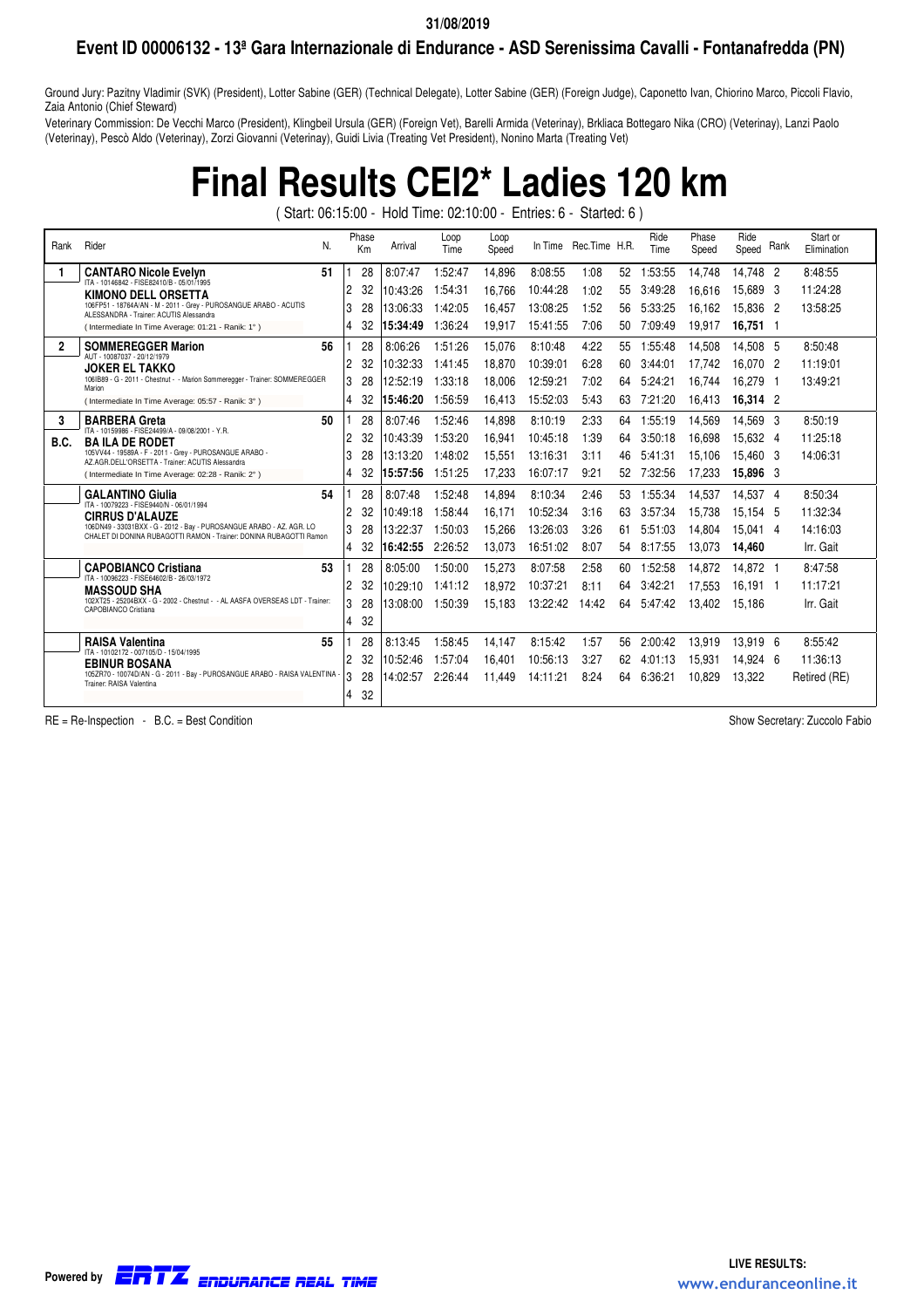### **Event ID 00006132 - 13ª Gara Internazionale di Endurance - ASD Serenissima Cavalli - Fontanafredda (PN)**

Ground Jury: Pazitny Vladimir (SVK) (President), Lotter Sabine (GER) (Technical Delegate), Lotter Sabine (GER) (Foreign Judge), Caponetto Ivan, Chiorino Marco, Piccoli Flavio, Zaia Antonio (Chief Steward)

Veterinary Commission: De Vecchi Marco (President), Klingbeil Ursula (GER) (Foreign Vet), Barelli Armida (Veterinay), Brkliaca Bottegaro Nika (CRO) (Veterinay), Lanzi Paolo (Veterinay), Pescò Aldo (Veterinay), Zorzi Giovanni (Veterinay), Guidi Livia (Treating Vet President), Nonino Marta (Treating Vet)

# **Final Results CEIYJ2\* 120 km**

( Start: 06:30:00 - Hold Time: 02:10:00 - Entries: 5 - Started: 5 )

| Rank           | Rider<br>N.                                                                                               |   | Phase<br>Km | Arrival  | Loop<br>Time | Loop<br>Speed |          | In Time Rec. Time H.R. |    | Ride<br>Time | Phase<br>Speed | Ride<br>Speed | Rank | Start or<br>Elimination |
|----------------|-----------------------------------------------------------------------------------------------------------|---|-------------|----------|--------------|---------------|----------|------------------------|----|--------------|----------------|---------------|------|-------------------------|
|                | 6<br><b>VALERI Federico</b>                                                                               |   | 28          | 8:06:17  | 1:36:17      | 17,449        | 8:08:37  | 2:20                   | 56 | 1:38:37      | 17.036         | 17,036 2      |      | 8:48:37                 |
|                | ITA - 10193506 - FISE7445/S - 09/03/2003 - Y.R.<br><b>CROSS FLOW</b>                                      | 2 | 32          | 10:35:37 | 1:47:00      | 17,944        | 10:38:12 | 2:35                   | 58 | 3:28:12      | 17.521         | 17.291 2      |      | 11:18:12                |
|                | 104MC36 - 03168R - F - 2006 - Grey - - AL AASFA OVERSEAS LTD - Trainer: LALISCIA 3<br>Gianluca            |   | 28          | 12:52:16 | :34.04       | 17,860        | 12:55:43 | 3:27                   | 64 | 5:05:43      | 17.228         | 17.271 2      |      | 13:45:43                |
|                | (Intermediate In Time Average: 02:47 - Ranik: 3°)                                                         | 4 | 32          | 15:20:48 | 1.35:05      | 20,193        | 15:35:21 | 14:33                  | 62 | 6:40:48      | 20,193         | 17,964 1      |      |                         |
| $\overline{2}$ | 8<br><b>LALISCIA Costanza</b>                                                                             |   | 28          | 8:06:16  | 1:36:16      | 17,452        | 8:08:32  | 2:16                   | 55 | :38:32       | 17.050         | 17.050 1      |      | 8:48:32                 |
|                | ITA - 10100956 - FISE9877/R - 14/09/1999 - Y.R.<br><b>ROSEBRAE OASIS</b>                                  | 2 | 32          | 10:35:37 | 1:47:05      | 17.930        | 10:38:10 | 2:33                   | 51 | 3:28:10      | 17.513         | 17.294 1      |      | 11:18:10                |
|                | 106GC02 - 03454R - F - 2009 - Bay - ARABO - ITALIA ENDURANCE ASD - Trainer:<br>LALISCIA Gianluca          | 3 | 28          | 12:52:14 | 1:34:04      | 17,860        | 12:55:00 | 2:46                   | 47 | 5:05:00      | 17.349         | 17.311 1      |      | 13:45:00                |
|                | (Intermediate In Time Average: 02:32 - Ranik: 2°)                                                         | 4 | 32          | 15:26:12 | 1:41:12      | 18.972        | 15:41:42 | 15:30                  | 57 | 6:46:12      | 18.972         | 17,725 2      |      |                         |
| 3              | 7<br><b>RODRIGUEZ Camila</b>                                                                              |   | 28          | 8:06:18  | 1:36:18      | 17,445        | 8:09:46  | 3:28                   | 62 | :39:46       | 16.839         | 16.839 5      |      | 8:49:46                 |
| B.C.           | ARG - 10119729 - 09/08/1999 - Y.R.<br><b>GA AMIR AL AUTAN</b>                                             | 2 | 32          | 10:35:39 | 1:45:53      | 18,133        | 10:40:11 | 4:32                   | 63 | 3:30:11      | 17.389         | 17.128 3      |      | 11:20:11                |
|                | 105UP44 - 34325BXX - G - 2010 - Other - - Vittoria RONCHI - Trainer: SERIOLI Daniele                      | 3 | 28          | 13:04:59 | 1:44:48      | 16,031        | 13:08:30 | 3:31                   | 60 | 5:18:30      | 15.510         | 16,578 3      |      | 13:58:30                |
|                | (Intermediate In Time Average: 03:50 - Ranik: 5°)                                                         | 4 | 32          | 15:26:16 | 1:27:46      | 21,876        | 15:45:09 | 18:53                  | 56 | 6:46:16      | 21.876         | 17,722 3      |      |                         |
| 4              | <b>BELLEI Manila</b><br>4                                                                                 |   | 28          | 8:06:19  | 1:36:19      | 17,442        | 8:09:41  | 3:22                   | 63 | 1:39:41      | 16.853         | 16.853 4      |      | 8:49:41                 |
|                | ITA - 10168116 - FISE17330/E - 18/01/2002 - Y.R.<br><b>ZAWAD LA LOZE</b>                                  | 2 | 32          | 10:43:25 | 1:53:44      | 16,882        | 10:47:17 | 3:52                   | 63 | 3:37:17      | 16.327         | 16.568 4      |      | 11:27:17                |
|                | 104VM91 - 01037Y - G - 2008 - Grey - - Elena Rossella COMMOD - Trainer: COMMOD<br>Elena                   | 3 | 28          | 13:17:19 | 1:50:02      | 15,268        | 13:21:23 | 4:04                   | 61 | 5:31:23      | 14.724         | 15.933 4      |      | 14:11:23                |
|                | (Intermediate In Time Average: 03:46 - Ranik: 4°)                                                         | 4 | 32          | 16:02:13 | 1:50:50      | 17,323        | 16:11:01 | 8:48                   | 60 | 7:22:13      | 17.323         | 16,282 4      |      |                         |
| 5              | 5<br><b>GALLI Valentina</b>                                                                               |   | 28          | 8:06:24  | :36:24       | 17,427        | 8:08:37  | 2:13                   | 60 | :38:37       | 17.036         | 17.036 2      |      | 8:48:37                 |
|                | ITA - 10116756 - FISE32947/B - 22/03/2001 - Y.R.<br><b>QUARRAJ DAGOBIO</b>                                | 2 | 32          | 10:49:17 | 2:00:40      | 15,912        | 10:51:13 | 1:56                   | 61 | 3:41:13      | 15.661         | 16.274 5      |      | 11:31:13                |
|                | 105SK82 - 29654B/AN - F - 2009 - Chestnut - PUROSANGUE ARABO - BERTONI<br>ELENA - Trainer: ACCORDINI Eddy | 3 | 28          | 13:22:39 | 1:51:26      | 15,076        | 13:24:38 | 1:59                   | 58 | 5:34:38      | 14.813         | 15.778 5      |      | 14:14:38                |
|                | (Intermediate In Time Average: 02:03 - Ranik: 1°)                                                         | 4 | -32         | 16:12:44 | 1:58:06      | 16.257        | 16:16:53 | 4:09                   | 56 | 7:32:44      | 16.257         | 15.903 5      |      |                         |

B.C. = Best Condition Contract Condition Show Secretary: Zuccolo Fabio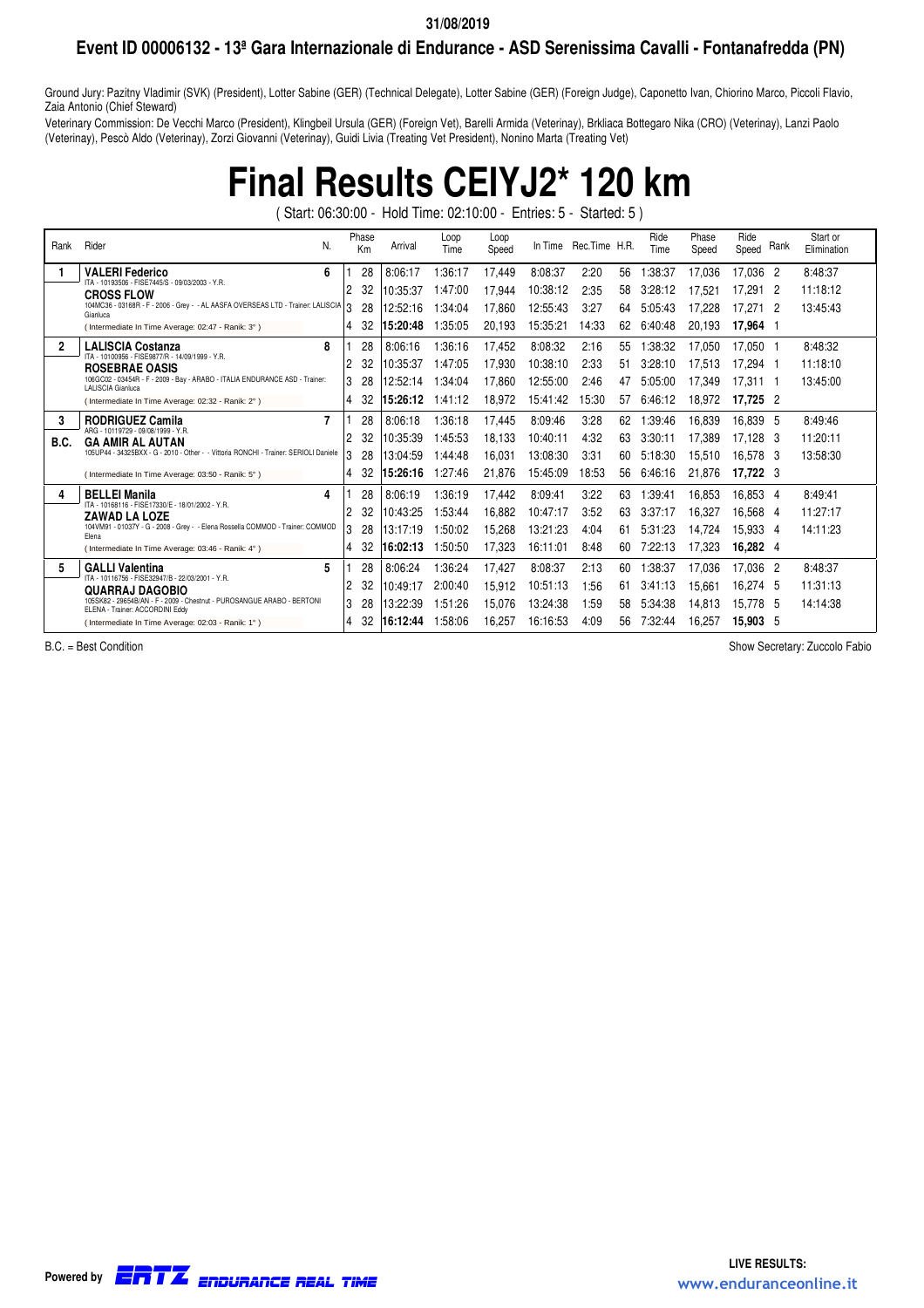### Event ID 00006132 - 13ª Gara Internazionale di Endurance - ASD Serenissima Cavalli - Fontanafredda (PN)

Ground Jury: Pazitny Vladimir (SVK) (President), Lotter Sabine (GER) (Technical Delegate), Lotter Sabine (GER) (Foreign Judge), Caponetto Ivan, Chiorino Marco, Piccoli Flavio, Zaia Antonio (Chief Steward)

Veterinary Commission: De Vecchi Marco (President), Klingbeil Ursula (GER) (Foreign Vet), Barelli Armida (Veterinay), Brkliaca Bottegaro Nika (CRO) (Veterinay), Lanzi Paolo (Veterinay), Pescò Aldo (Veterinay), Zorzi Giovanni (Veterinay), Guidi Livia (Treating Vet President), Nonino Marta (Treating Vet)

## Final Results CEI1\* 84 km

( Start: 08:00:00 - Hold Time: 01:30:00 - Entries: 23 - Started: 23 )

| Rank | Rider<br>N.                                                                                                                                                  |                | Phase<br>Km | Arrival          | Loop<br>Time | Loop<br>Speed |                 | In Time Rec. Time H.R.    |    | Ride<br>Time | Phase<br>Speed | Ride<br>Rank<br>Speed    | Start or<br>Elimination |
|------|--------------------------------------------------------------------------------------------------------------------------------------------------------------|----------------|-------------|------------------|--------------|---------------|-----------------|---------------------------|----|--------------|----------------|--------------------------|-------------------------|
| -1   | <b>SULAIMAN Saeed Khalifa Saeed</b><br>224<br>UAE - 10200846 - 03/03/2005 - Y.R.                                                                             |                | 32          | 9:51:17          | 1:51:17      | 17,253        | 9:53:20         | 2:03                      | 62 | 1:53:20      | 16,941         | 16,941 1                 | 10:33:20                |
| B.C. | <b>ASSIM DU BARTHAS</b>                                                                                                                                      | 2              | 32          | 12:23:15         | 1:49:55      | 17,468        | 12:25:52        | 2:37                      | 56 | 3:45:52      | 17,062         | 17,001 1                 | 13:15:52                |
|      | 105NW42 - 03646R - C - 2010 - GRIGIO - ARABO - SISTEMA EVENTI.IT SRL - Trainer:<br>(Intermediate In Time Average: 02:20 - Rank: 1°)<br>LALISCIA Gianluca     | 3              | 20          | 14:11:24         | 0:55:32      | 21,609        | 14:16:42        | 5:18                      | 58 | 4:41:24      | 21,609         | 17,910 1                 |                         |
| 2    | <b>TAVASSOLI ASLI CAROLINA</b><br>204<br>ITA - 10046087 - FISE4123/P - 26/03/1993                                                                            |                | 32          | 9:51:16          | 1:51:16      | 17,256        | 9:53:25         | 2:09                      | 55 | 1:53:25      | 16,929         | 16,929<br>-2             | 10:33:25                |
|      | <b>COLD AYRE</b>                                                                                                                                             | 2              | 32          | 12:23:13         | 1:49:48      | 17,486        | 12:25:58        | 2:45                      | 51 | 3:45:58      | 17,059         | 16,994<br>$\overline{2}$ | 13:15:58                |
|      | 102QK36 - 02422R - C - 2004 - GRIGIO - ARABO - ITALIA ENDURANCE ASD -<br>Trainer. LALISCIA Gianluca( Intermediate In Time Average: 02:27 - Rank: 2°)         | 3              | 20          | 14:11:25         | 0:55:27      | 21,641        | 14:16:48        | 5:23                      | 53 | 4:41:25      | 21,641         | $\overline{2}$<br>17,909 |                         |
| 3    | <b>VOLPE Adriana</b><br>226<br>ITA - 10182659 - FISE47516/A - 25/07/1991                                                                                     |                | 32          | 9:54:14          | 1:54:14      | 16,808        | 9:58:36         | 4:22                      | 64 | 1:58:36      | 16,189         | 16.189 4                 | 10:38:36                |
|      | PEWIK DE HELIOS                                                                                                                                              | 2              | 32          | 12:27:04         | 1:48:28      | 17,701        | 12:31:47        | 4:43                      | 64 | 3:51:47      | 16,964         | 16,567 3                 | 13:21:47                |
|      | 104WK98 - 16380A/AN - M - 2008 - Grey - PUROSANGUE ARABO - PATELLA<br>SAMUEL - Trainer: PATELL(Alfitemaebdiate In Time Average: 04:33 - Rank: 9°)            | 3              | 20          | 14:24:29         | 1:02:42      | 19,139        | 14:36:19        | 11:50                     | 49 | 4:54:29      | 19,139         | 17,115 3                 |                         |
| 4    | <b>OITZINGER Tamara</b><br>215                                                                                                                               |                | 32          | 9:54:15          | 1:54:15      | 16,805        | 9:59:21         | 5:06                      | 58 | 1:59:21      | 16,087         | 16.087 5                 | 10:39:21                |
|      | AUT - 10198576 - 07/03/1994<br>SOURAT B                                                                                                                      | 2              | 32          | 12:29:09         | 1:49:48      | 17,486        | 12:38:09        | 9:00                      | 59 | 3:58:09      | 16,162         | 16,124<br>-5             | 13:28:09                |
|      | 106OB67 - - G - 2010 - Grey - - Tamara Oitzinger - Trainer: OITZINGER Tamara<br>(Intermediate In Time Average: 07:03 - Rank: 14°)                            | 3              | 20          | 14:35:30         | 1:07:21      | 17,817        | 14:43:59        | 8:29                      | 52 | 5:05:30      | 17,817         | 16,498 4                 |                         |
| 5    | <b>ROSI Antonio</b><br>221<br>ITA - 100 13938 - 006 190/E - 27/04/1949                                                                                       | 1              | 32          | 9:51:58          | 1:51:58      | 17,148        | 9:56:02         | 4:04                      | 61 | 1:56:02      | 16,547         | 16,547 3                 | 10:36:02                |
|      | <b>MCANGRANDE</b>                                                                                                                                            | $\overline{2}$ | 32          | 12:29:44         | 1:53:42      | 16,887        | 12:34:05        | 4:21                      | 59 | 3:54:05      | 16,264         | 16,404<br>- 4            | 13:24:05                |
|      | 106OS52 - 15233E - G - 2013 - Bay - MAREMMANO - ROSI ANTONIO - Trainer: ROSI<br>(Intermediate In Time Average: 04:12 - Rank: 8°)<br>Antonio                  | 3              | 20          | 14:35:31         | 1:11:26      | 16,799        | 14:43:14        | 7:43                      | 53 | 5:05:31      | 16,799         | 16,497 5                 |                         |
| 6    | <b>GARATTI Giovanni</b><br>208<br>ITA - 10014538 - 012238/B - 31/03/1968                                                                                     | 1              | 32          | 10:00:05         | 2:00:05      | 15,989        | 10:04:08        | 4:03                      | 64 | 2:04:08      | 15,467         | 15,467 7                 | 10:44:08                |
|      | GAJA BACHUS                                                                                                                                                  | 2              | 32          | 12:43:07         | 1:58:59      | 16,137        | 12:49:00        | 5:53                      | 64 | 4:09:00      | 15,376         | 15,422 8                 | 13:39:00                |
|      | 106OT30 - 33674BXX - G - 2013 - Chestnut - SELLA POLONIA - GARATTI GIOVANNI -<br>Trainer, GARATTI Giovannil Intermediate In Time Average: 04:58 - Rank: 10°) | 3              | 20          | 14:47:10         | 1:08:10      | 17,604        | 14:54:25        | 7:15                      | 54 | 5:17:10      | 17,604         | 15,891 6                 |                         |
| 7    | ALSAIDI Abdullwahab<br>200<br>KUW - 10170788 - 31/10/1996                                                                                                    | 1              | 32          | 10:03:29         | 2:03:29      | 15,549        | 10:05:29        | 2:00                      | 53 | 2:05:29      | 15,301         | 15.301 9                 | 10:45:29                |
|      | UTOPIA                                                                                                                                                       | $\overline{2}$ | 32          | 12:45:16         | 1:59:47      | 16,029        | 12:49:29        | 4:13                      | 57 | 4:09:29      | 15,484         | 15,392 10                | 13:39:29                |
|      | 106PM00 - 26156G/AN - F - 2013 - Bay - PUROSANGUE ARABO - ALVES VARGAS<br>TALYSSA - Trainer: ANGEL Intermediate In Time Average: 03:06 - Rank: 5°)           | 3              | 20          | 14:53:21         | 1:13:52      | 16,245        | 14:59:34        | 6:13                      | 54 | 5:23:21      | 16,245         | 15,587 7                 |                         |
| 8    | <b>SCIPIONI Andrea</b><br>223<br>ITA - 10173986 - FISE2485/S - 12/05/1987                                                                                    |                | 32          | 10:03:28         | 2:03:28      | 15,551        | 10:05:27        | 1:59                      | 53 | 2:05:27      | 15,305         | 15,305 8                 | 10:45:27                |
|      | <b>BELLIS ANNUA IC</b>                                                                                                                                       | $\overline{2}$ | 32          | 12:45:15         | 1:59:48      | 16,027        | 12:49:27        | 4:12                      | 50 | 4:09:27      | 15,484         | 15,394<br>- 9            | 13:39:27                |
|      | 106PS99 - 27138G - F - 2012 - Chestnut - ARABO - ALVES VARGAS TALYSSA -<br>Trainer. ANGELI Marco (Intermediate In Time Average: 03:05 - Rank: 4°)            | 3              | 20          | 14:53:22         | 1:13:55      | 16,234        | 14:58:52        | 5:30                      | 52 | 5:23:22      | 16,234         | 15,586 8                 |                         |
| 9    | <b>GOBBO Elisa Ottilia</b><br>210<br>ITA - 10176330 - FISE10434/T - 17/06/2002 - Y.R.                                                                        | 1              | 32          | 10:01:29         | 2:01:29      | 15,805        | 10:07:35        | 6:06                      | 62 | 2:07:35      | 15,049         | 15,049 12                | 10:47:35                |
|      | JEUDI DELL ORSETTA                                                                                                                                           | $\overline{2}$ | 32          | 12:40:16         | 1:52:41      | 17,039        | 12:45:01        | 4:45                      | 63 | 4:05:01      | 16,350         | 15,672 6                 | 13:35:01                |
|      | 105SN40 - 28586T/AN - M - 2010 - Grey - PUROSANGUE ARABO - VITTOR SERENA -<br>Trainer. VITTOR Serena (Intermediate In Time Average: 05:25 - Rank: 11°)       | 3              | 20          | 14:54:04         | 1:19:03      | 15,180        | 15:06:56        | 12:52                     | 63 | 5:24:04      | 15,180         | 15,552 9                 |                         |
| 10   | <b>CARLESSO Sara</b><br>203<br>ITA - 10201674 - FISE17386/R - 03/10/2002 - Y.R.                                                                              |                | 32          | 9:56:25          | 1:56:25      | 16,492        | 10:00:28        | 4:03                      | 56 | 2:00:28      | 15,938         | 15,938 6                 | 10:40:28                |
|      | <b>CILIEGIO DELLA BOSANA</b><br>105GH73 - 09417D - G - 2009 - Bay - SCONOSCIUTA - club ippico il cavallo asd -                                               | 2              | 32          | 12:44:36         | 2:04:08      | 15,467        | 12:48:01        | 3:25                      | 63 | 4:08:01      | 15,053         | 15,483 7                 | 13:38:01                |
|      | Trainer: SCAPIN Silvia<br>(Intermediate In Time Average: 03:44 - Rank: 6°)                                                                                   | 3              | 20          | 14:55:58         | 1:17:57      | 15,394        | 15:01:34        | 5:36                      | 56 | 5:25:58      | 15,394         | 15,462 10                |                         |
| 11   | <b>RADIN Denisse</b><br>219<br>CRO - 10107631 - 16/11/1995                                                                                                   |                | 32          | 10:01:58         | 2:01:58      | 15,742        | 10:07:02        | 5:04                      | 64 | 2:07:02      | 15,114         | 15,114 11                | 10:47:02                |
|      | 1623 QADIR<br>106LD89 - - G - 2011 - Grey - - Zoran URAVIC - Trainer: WINKLER Bor                                                                            | 2              | 32          | 12:44:39         | 1:57:37      | 16,324        | 12:51:07        | 6:28                      | 64 | 4:11:07      | 15.473         | 15.292 11                | 13:41:07                |
|      | (Intermediate In Time Average: 05:46 - Rank: 12°)                                                                                                            | 3              | 20          | 14:56:45         | 1:15:38      | 15,866        | 15:09:37        | 12:52                     | 59 | 5:26:45      | 15,866         | 15,425 11                |                         |
| 12   | <b>FELAPPI Gabriele</b><br>206<br>ITA - 10055322 - 021806/B - 09/04/1970                                                                                     | 1              | 32          | 10:08:06         | 2:08:06      | 14,988        | 10:10:45        | 2:39                      | 60 | 2:10:45      | 14.685         | 14.685 14                | 10:50:45                |
|      | <b>VOLHIA</b><br>105YL36 - 30877B/AN - F - 2011 - Chestnut - PUROSANGUE ARABO - GARATTI                                                                      | 2              | 32          | 12:58:41 2:07:56 |              |               | 15,008 13:02:03 | 3:22                      |    | 52 4:22:03   | 14,623         | 14,654 12                | 13:52:03                |
|      | SIMONA AZ. AGR. - Traine(: ISEBITOLE dilatania Time Average: 03:01 - Rank: 3°)                                                                               | 3              | 20          | 15:04:46 1:12:43 |              | 16,502        | 15:13:03        | 8:17                      |    | 55 5:34:46   | 16,502         | 15,055 12                |                         |
| 13   | <b>GAETARELLI Luca</b><br>207<br>ITA - 10034732 - 022084/B - 21/12/1966                                                                                      | 1              | 32          | 10:08:06 2:08:06 |              | 14,988        | 10:11:50        | 3:44                      |    | 47 2:11:50   | 14,564         | 14,564 16                | 10:51:50                |
|      | KARTIKA DELL ORSETTA<br>106EF14 - 31736B/AN - F - 2011 - Grey - PUROSANGUE ARABO - GAETARELLI                                                                | 2              | 32          | 12:58:45 2:06:55 |              | 15,128        | 13:03:19        | 4:34                      | 56 | 4:23:19      | 14,603         | 14,583 13                | 13:53:19                |
|      | LUCA - Trainer: GAETAREL(Liritiaranediate In Time Average: 04:09 - Rank: 7°)                                                                                 | 3              | 20          | 15:04:47 1:11:28 |              | 16,791        | 15:12:43        | 7:56                      |    | 54 5:34:47   | 16,791         | 15,055 13                |                         |
| 14   | <b>BOLLETTI ELGA</b><br>201<br>ITA - 10117166 - 0036457 - 16/06/1966                                                                                         | 1              | 32          | 10:05:16 2:05:16 |              | 15,327        | 10:10:55        | 5:39                      |    | 64 2:10:55   | 14,666         | 14,666 15                | 10:50:55                |
|      | ACA PADORA<br>106PL15 - 28834T - F - 2012 - GRIGIO - ANGLO ARABO - BOLLETTI ELGA                                                                             | 2              | 32          | 12:58:47 2:07:52 |              | 15,016        | 13:05:10        | 6:23                      |    | 63 4:25:10   | 14,302         | 14,481 14                | 13:55:10                |
|      | (Intermediate In Time Average: 06:01 - Rank: 13°)                                                                                                            | 3              | -20         | 15:24:12 1:29:02 |              | 13,478        | 15:36:04 11:52  |                           |    | 64 5:54:12   | 13,478         | 14,229 14                |                         |
| 15   | <b>VIZZINI Carlo</b><br>225<br>ITA - 10045066 - FISE14980/M - 23/08/1990                                                                                     |                | 32          | 10:04:45 2:04:45 |              | 15,391        | 10:06:39        | 1:54                      | 63 | 2:06:39      | 15,160         | 15,160 10                | 10:46:39                |
|      | <b>TEMPIO</b><br>106KN62 - 27015M/AN - G - 2012 - Bay - PUROSANGUE ARABO - VIZZINI                                                                           | 2              | 32          | 12:58:39 2:12:00 |              | 14,545        | 13:11:21        | 12:42                     |    | 64 4:31:21   | 13,269         | 14,151 16                | 14:01:21                |
|      | CALOGERO - Trainer: VIZZINIGCanodiate In Time Average: 07:18 - Rank: 15°)                                                                                    | 3              | -20         | 15:30:21 1:29:00 |              | 13,483        | 15:44:08 13:47  |                           |    | 64 6:00:21   | 13,483         | 13,986 15                |                         |
| 16   | <b>RIBOLDI Giacomo</b><br>220<br>ITA - 10085325 - FISE28193/B - 09/08/1958                                                                                   | 1              | 32          | 10:01:59 2:01:59 |              | 15,740        | 10:07:39        | 5:40                      |    | 64 2:07:39   | 15,041         | 15,041 13                | 10:47:39                |
|      | <b>PICCOLO SOGNO</b><br>106JH75 - 28750T - G - 2008 - Chestnut - ANGLO ARABO - BRAIDO DANIEL - Trainer:                                                      | $\mathbf{2}$   | 32          | 12:55:05 2:07:26 |              | 15,067        | 13:07:43 12:38  |                           |    | 64 4:27:43   | 13,708         | 14,344 15                | 13:57:43                |
|      | (Intermediate In Time Average: 09:09 - Rank: 16°)<br>RIBOLDI Giacomo                                                                                         | 3              | 20          | 16:12:43 2:15:00 |              | 8,889         |                 | 16:37:57 25:14 57 6:42:43 |    |              | 8,889          | 12,515 16                |                         |